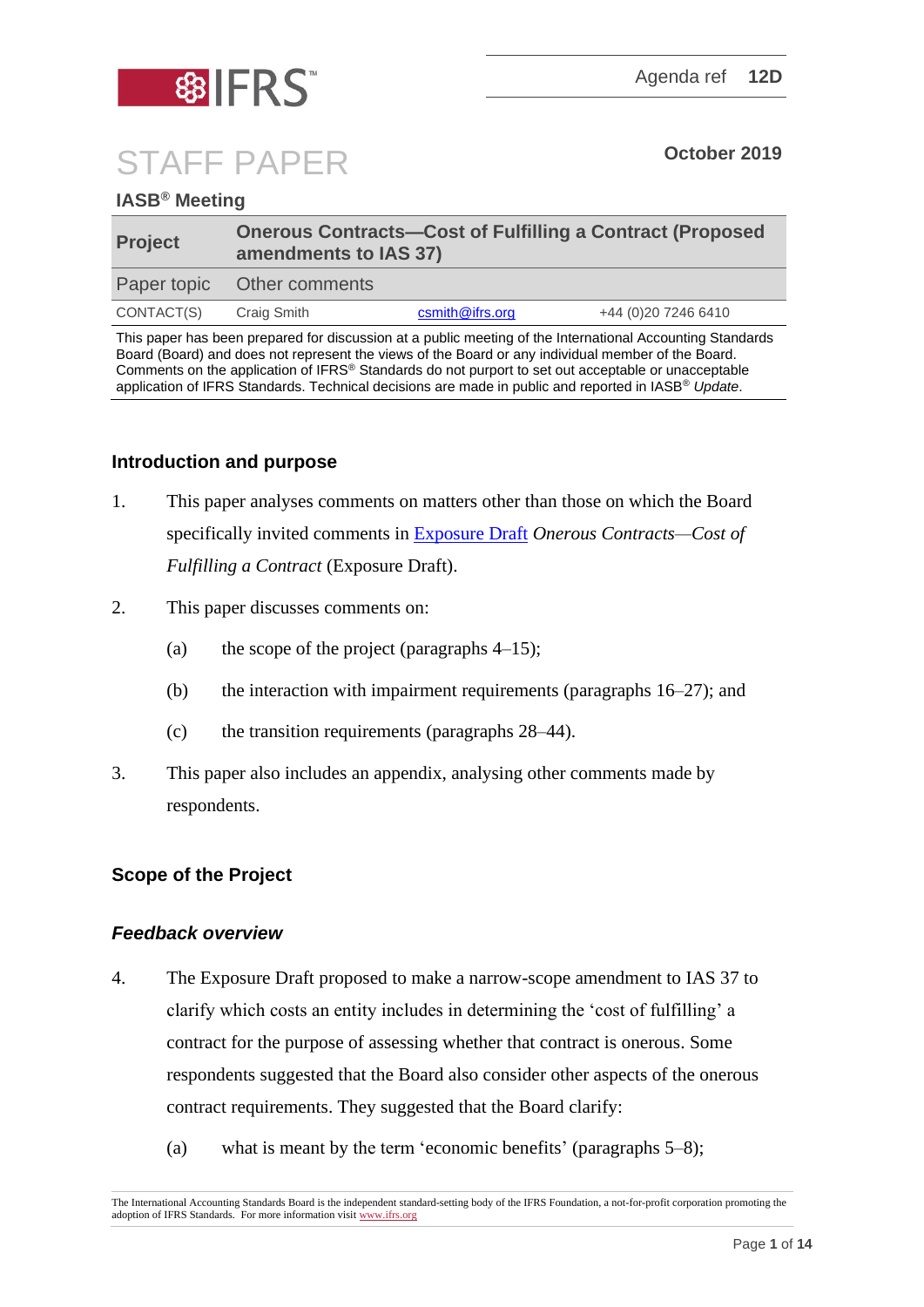- (b) how an entity measures an onerous contract provision (paragraphs [9–](#page-2-0)[10\)](#page-2-1); and
- (c) combining or segmenting contracts (paragraph [11\)](#page-2-2).

## *Economic benefits*

- <span id="page-1-0"></span>5. IAS 37 defines an onerous contract as 'a contract in which the unavoidable costs of meeting the obligations under the contract exceed the economic benefits expected to be received under it'.
- 6. Some respondents (mostly national standard-setters and accountancy bodies but also a few accounting firms and groups representing preparers of financial statements) said it would not be beneficial to consider the cost of fulfilling a contract without also considering the meaning of economic benefits within the definition of an onerous contract.
- 7. Respondents requested clarification of four aspects of the meaning of economic benefits:
	- (a) most respondents who commented on this topic asked the Board to clarify whether the term economic benefits refers only to contract revenue or also includes wider benefits, such as access to new markets and/or contracts, maintaining good customer relationships or maintaining employee's technical skills and experience.
	- (b) some respondents asked how an entity measures any variable consideration to which it is entitled.
	- (c) one national standard-setter asked how to determine economic benefits when a contract does not generate cash inflows largely independent of other assets of the entity.
	- (d) another national standard-setter asked whether economic benefits are considered to be nil when an entity determines the unavoidable cost of a contract to be the compensation or penalties arising from failure to fulfil it.
- <span id="page-1-1"></span>8. A group representing preparers of financial statements agreed with the Board's decision not to address economic benefits as part of this project. A few respondents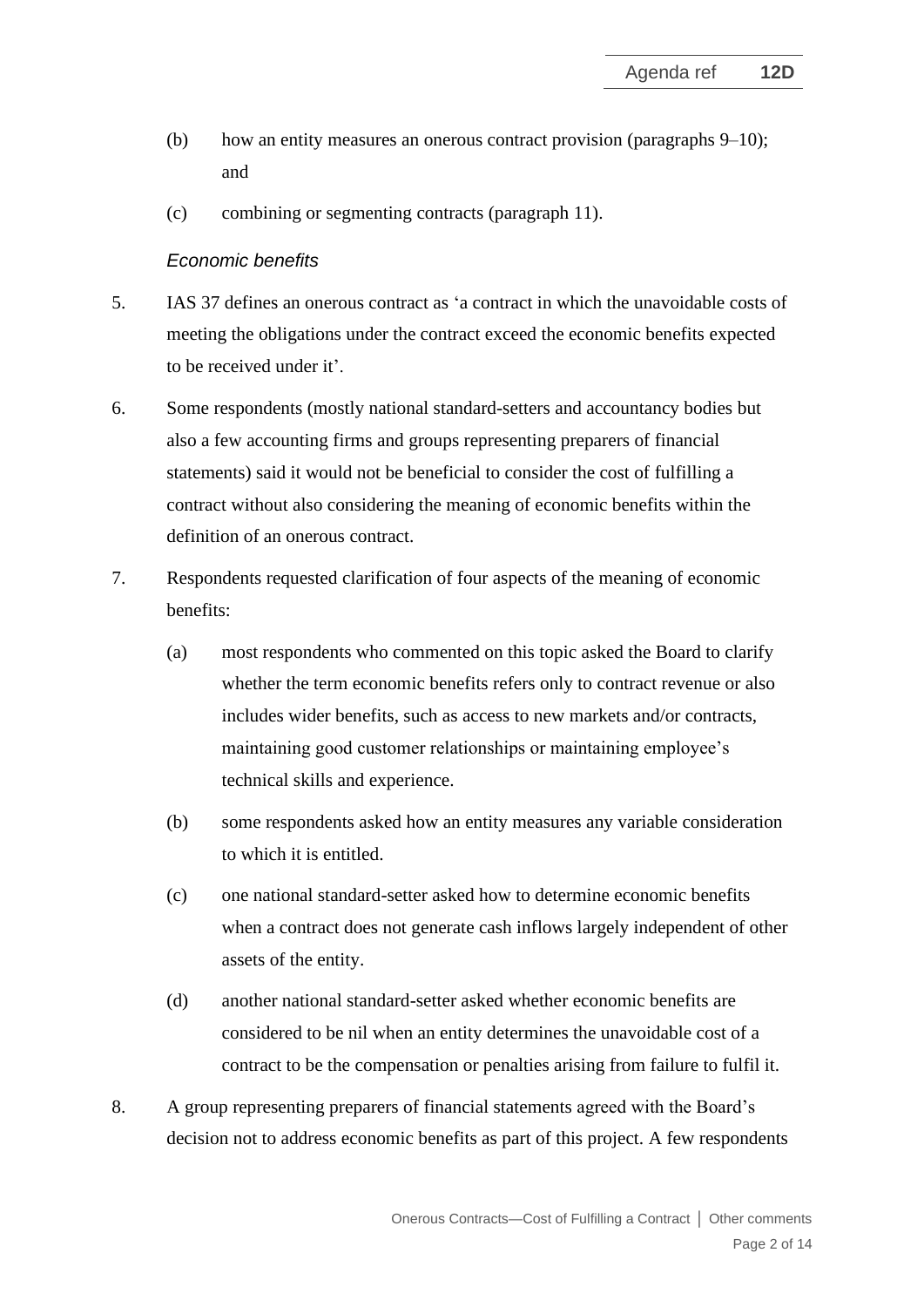suggested that the Board consider economic benefits as part of its research project on Provisions.

#### *Measurement*

- <span id="page-2-0"></span>9. Several respondents suggested clarifying whether an entity is required to measure an onerous contract provision using the same costs as it used to identify the contract as onerous (noting that paragraph BC14 of the Exposure Draft said an entity could measure it using the same costs).
- <span id="page-2-1"></span>10. An accounting firm asked for clarity as to whether and how the Board's proposals would affect the measurement of liabilities within the scope of IAS 37 that are not onerous contracts.

# *Combining or segmenting contracts*

<span id="page-2-2"></span>11. Some respondents (including national standard-setters, accounting firms and a preparer of financial statements) suggested clarifying whether and when an entity combines or segments separate legal contracts when applying the onerous contract requirements in IAS 37. Those respondents noted that IFRS 15 includes requirements for combining contracts and asked whether IAS 37 would apply to a combined contract as defined by IFRS 15 or to each contract that is legally separate.

# *Staff analysis and recommendation*

- 12. In developing the Exposure Draft, the Board considered whether to expand the scope of the project to clarify the meaning of 'economic benefits' within the definition of an onerous contract. Paragraph BC15 of the Exposure Draft acknowledged that questions sometimes arise on this matter. However, it also explained that the Board decided not to address the matter as part of the proposed amendments because (a) it is not a question prompted by the withdrawal of IAS 11 *Construction Contracts* (as was the case for the cost of fulfilling a contract); and (b) expanding the scope of the project could cause delay.
- 13. The Board also considered whether to expand the scope of the project to clarify how an entity should measure an onerous contract provision. In paragraphs BC12–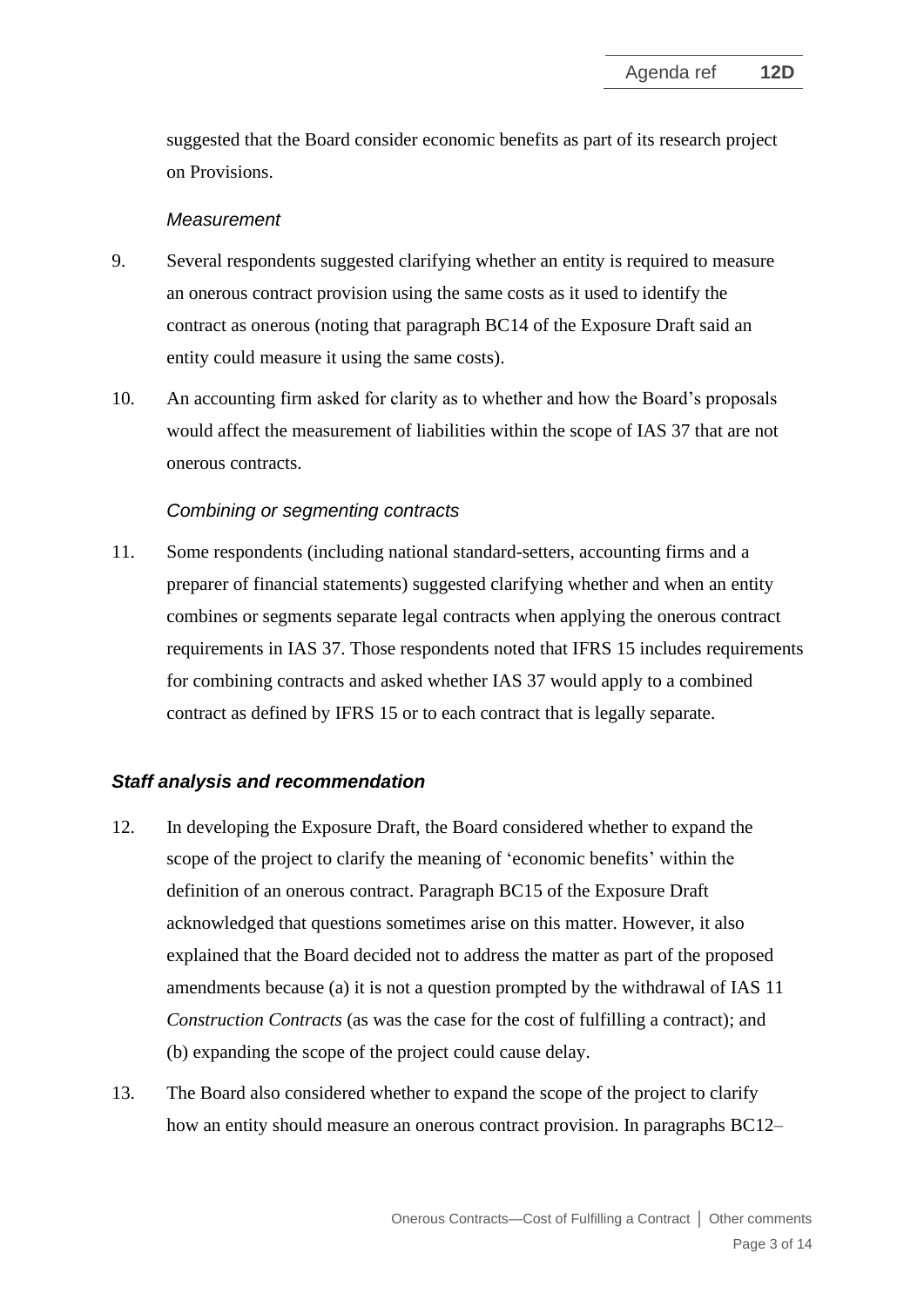BC14 of the Exposure Draft, the Board explained why it decided not to do so. Those paragraphs explained that:

- (a) expanding the scope of the project could cause delay; and
- (b) the measurement requirements for onerous contract provisions may not need clarification—an entity could measure an onerous contract provision by including the same costs as it used to identify the contract as onerous.
- <span id="page-3-1"></span>14. We note that:
	- (a) most respondents either did not comment on the project scope or agreed with the Board's reasoning in paragraphs BC12–BC15;
	- (b) those who disagreed did not raise matters beyond those considered by the Board in developing the Exposure Draft;
	- (c) the reasoning in paragraphs BC12–BC15 would also apply to other suggestions for expanding the scope of this project, for example the suggestion that the Board clarify whether and when an entity should combine or segment contracts; and
	- (d) the Board is due to decide soon whether to initiate a wider-scope project on IAS 37. The Board would have an opportunity within that project to address any matters that are giving rise to significant problems in practice.
- <span id="page-3-0"></span>15. For the reasons in paragraph [14,](#page-3-1) we recommend that the Board does not expand the scope of this project to address:
	- (a) the meaning of 'economic benefits' in the IAS 37 definition of an onerous contract;
	- (b) whether and when an entity should combine or segment contracts; or
	- (c) how an entity should measure an onerous contract liability.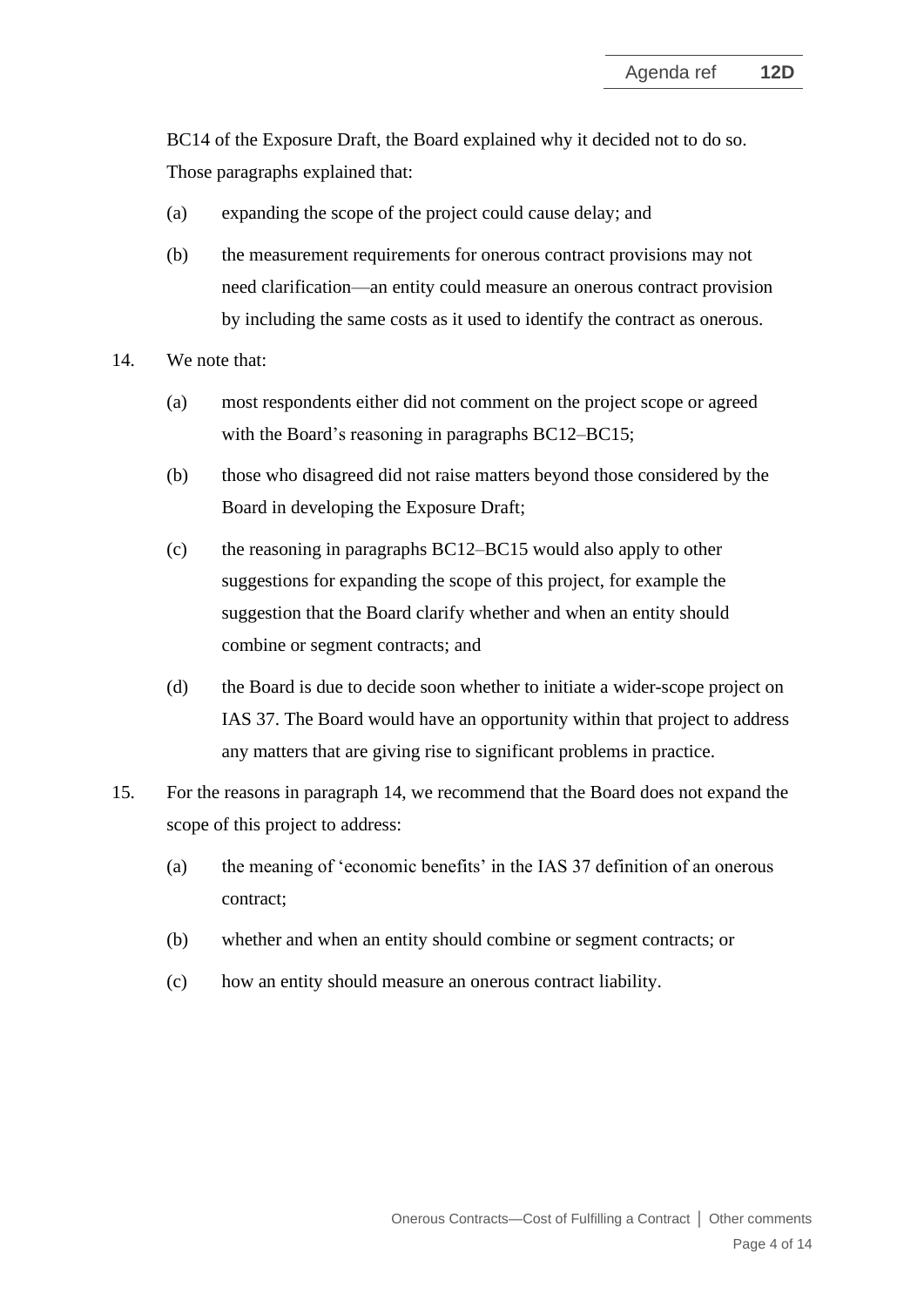#### **Question 1—project scope**

Does the Board agree with the staff recommendation in paragraph [15](#page-3-0) of this paper?

#### **Interaction with impairment requirements**

#### *Feedback overview*

<span id="page-4-0"></span>16. Paragraph 69 of IAS 37 states:

Before a separate provision for an onerous contract is established, an entity recognises any impairment loss that has occurred on assets dedicated to that contract (see IAS 36).

- 17. A few respondents (mostly national standard-setters) suggested clarifying whether the requirements in paragraph 69 of IAS 37 apply to assets that are not subject to the impairment requirements in IAS 36 *Impairment of Assets*.
- 18. A national standard-setter and accounting firm also suggested clarifying what 'dedicated' means in the context of assets that are used to fulfil several contracts. The national standard-setter said:

The allocation of the depreciation of fixed assets that are used for a number of contracts, if their use is necessary to fulfil the contracts, is included in the costs to assess whether a certain contract is onerous under the directly related cost approach. However, if the asset is not dedicated to a specific contract in accordance with paragraph 69 of IAS 37 because the asset is also used for other contracts, we believe the relationship between the impairment losses on an asset that is not dedicated to a specific contract and the provisions for onerous contracts is not clear.

19. The national standard-setter suggested the Board amend paragraph 69 of IAS 37 to replace 'dedicated' with 'that relate directly'.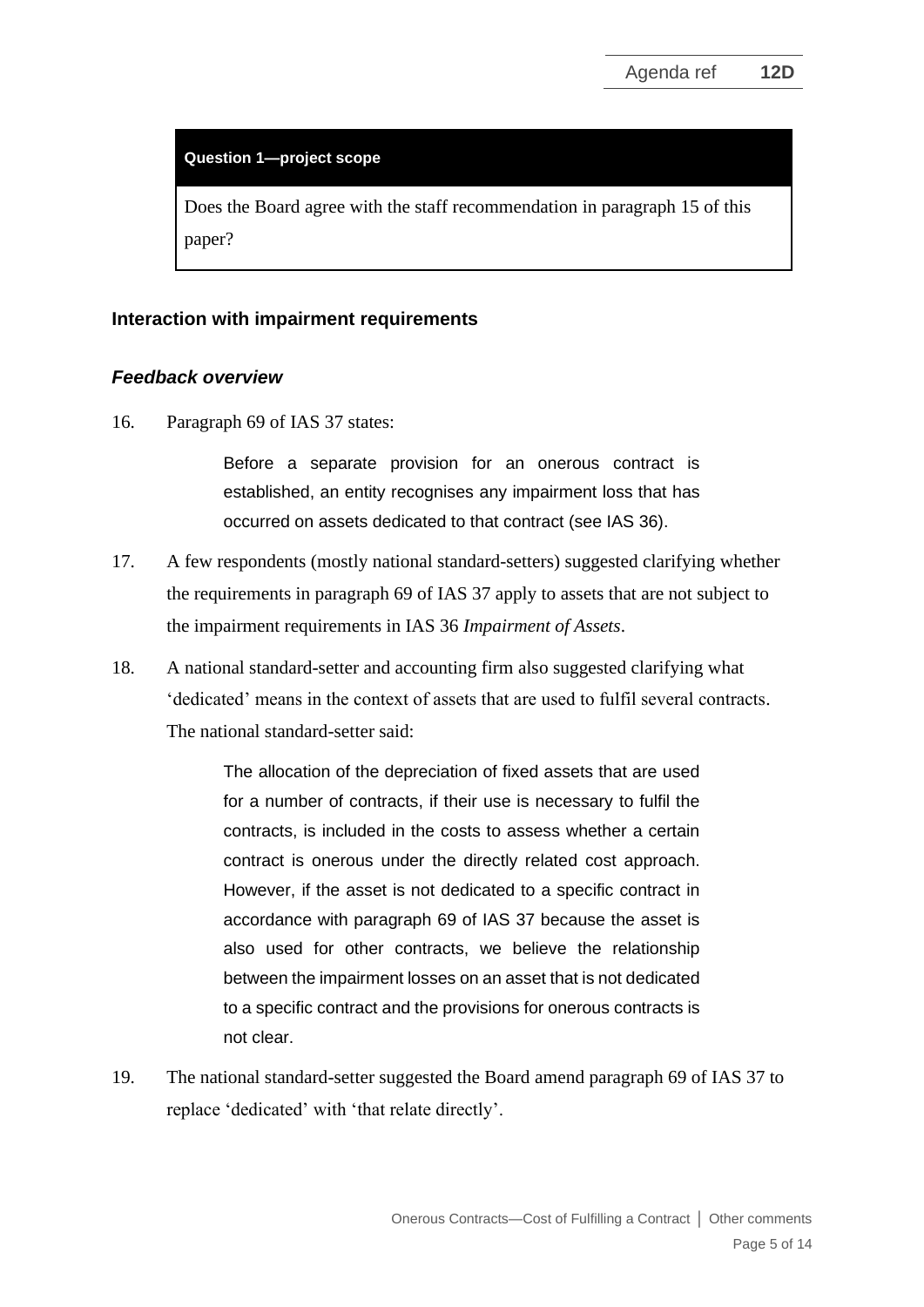## *Staff Analysis and conclusions*

## *Does paragraph 69 of IAS 37 refer to assets not within the scope of IAS 36?*

- 20. Paragraph 2 of IAS 36 states that IAS 36 applies to impairment of all assets except for nine types of assets. Some of the assets excluded from the scope of IAS 36 could be used by an entity to fulfil a contract. Such assets could include, for example, inventory accounted for applying IAS 2 *Inventories*, financial assets measured at fair value applying IFRS 9 *Financial Instruments* and biological assets measured at fair value applying IAS 41 *Agriculture*.
- 21. These assets do not need to be assessed for impairment because the basis on which they are measured (whether fair value or lower of cost and net realisable value) already reflects any reduction in the asset's recoverable amount.
- 22. In addition, the wording of paragraph 69 of IAS 37 could be read to support a view that an entity recognises an impairment loss on any asset dedicated to the contract, even if that asset is subject to impairment requirements applying Standards other than IAS 36. The argument would be that IAS 36 is specifically mentioned in the paragraph because it is the impairment Standard that applies to most asset types.
- 23. Accordingly, we conclude there is no need to clarify the reference to IAS 36 in paragraph 69 of IAS 37 in this respect.

## *What does 'dedicated' mean?*

- <span id="page-5-0"></span>24. Amending paragraph 69 of IAS 37 to replace 'dedicated' with 'that relate directly' would better align paragraph 69 with the proposals in the Exposure Draft. It would clarify that an entity considers the same assets when applying paragraph 69 of IAS 37 as it does when applying proposed paragraph 68 of IAS 37.
- 25. This change could cause a change in practice in some instances. For example, the manual of one accounting firm notes that, in that firm's view, an asset is dedicated to a contract only if there is a contractual requirement to use a specified asset or no other asset can be used.
- <span id="page-5-1"></span>26. However, that opinion was formed applying the existing requirements in IAS 37 rather than the proposed requirements. If entities are required to include all costs that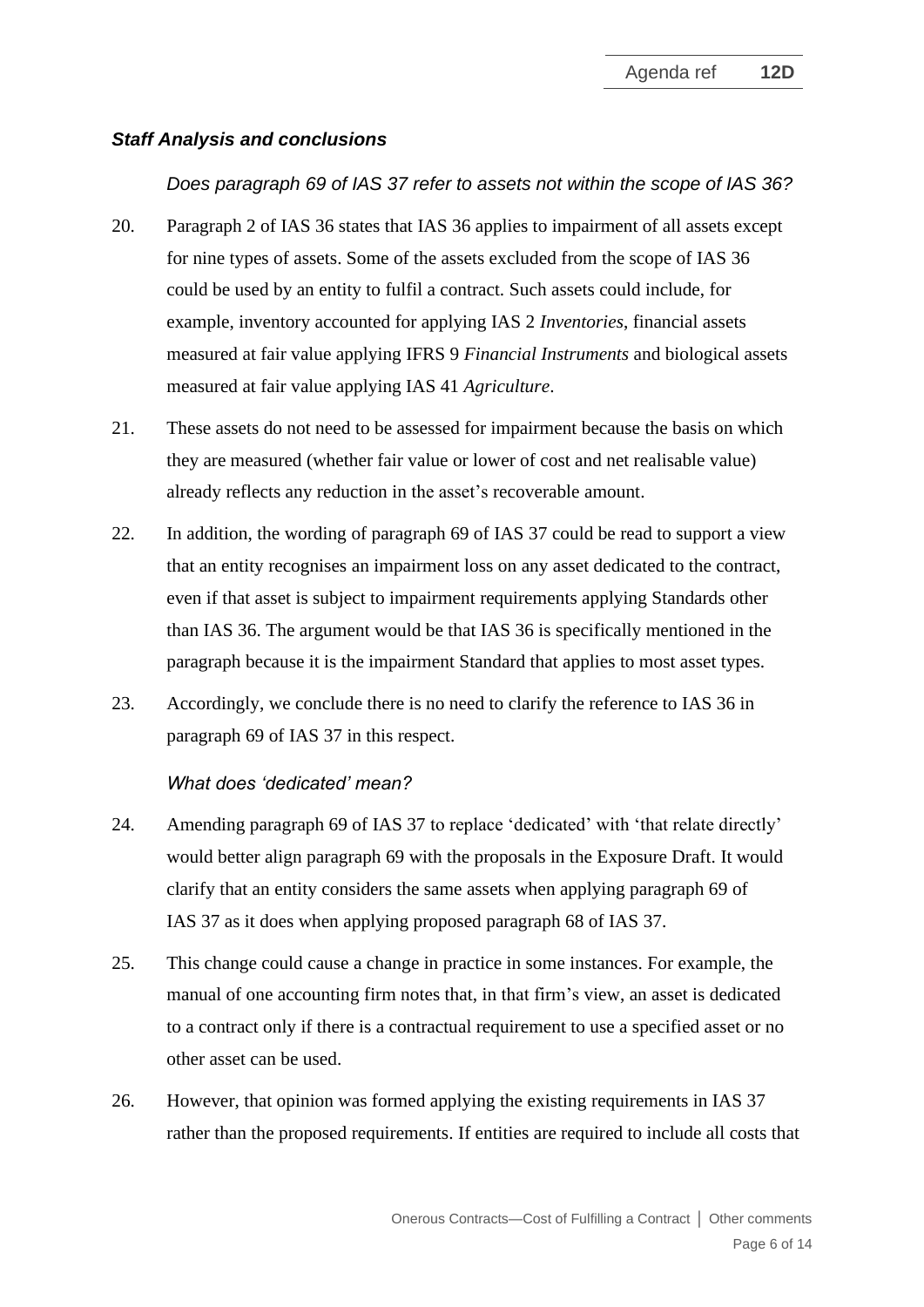relate directly to a contract in assessing whether a contract is onerous, it would be logical to also first review for impairment the assets that relate directly to the contract.

27. For the reasons outlined in paragraphs [24](#page-5-0)[–26,](#page-5-1) we recommend changing paragraph 69 of IAS 37 to be consistent with the wording of the amendments proposed in the Exposure Draft. Accordingly, we recommend the Board amend paragraph 69 of IAS 37 to refer to assets that relate directly to a contract, rather than assets dedicated to a contract. This could look like:

> <span id="page-6-0"></span>69 Before a separate provision for an onerous contract is established, an entity recognises any impairment loss that has occurred on assets dedicated to that that relate directly to the contract (see IAS 36).

#### **Question 2—interaction with impairment requirements**

Does the Board agree with the staff recommendation to amend paragraph 69 of IAS 37 to refer to assets that relate directly to a contract, rather than assets dedicated to a contract?

# **Transition requirements**

# *Exposure Draft proposals*

<span id="page-6-1"></span>28. The Board proposed to require entities to apply a 'modified retrospective' approach on transition—ie apply the amendments to contracts existing at the beginning of the annual reporting period in which the entity first applies the amendments. Entities would not be permitted to restate comparative information.

## *Feedback overview*

- 29. Some respondents commented on the Board's proposed transition requirements. Views were divided amongst this group:
	- (a) some supported the proposals. Those respondents include national standard-setters, regulators, accounting firms and groups representing preparers of financial statements.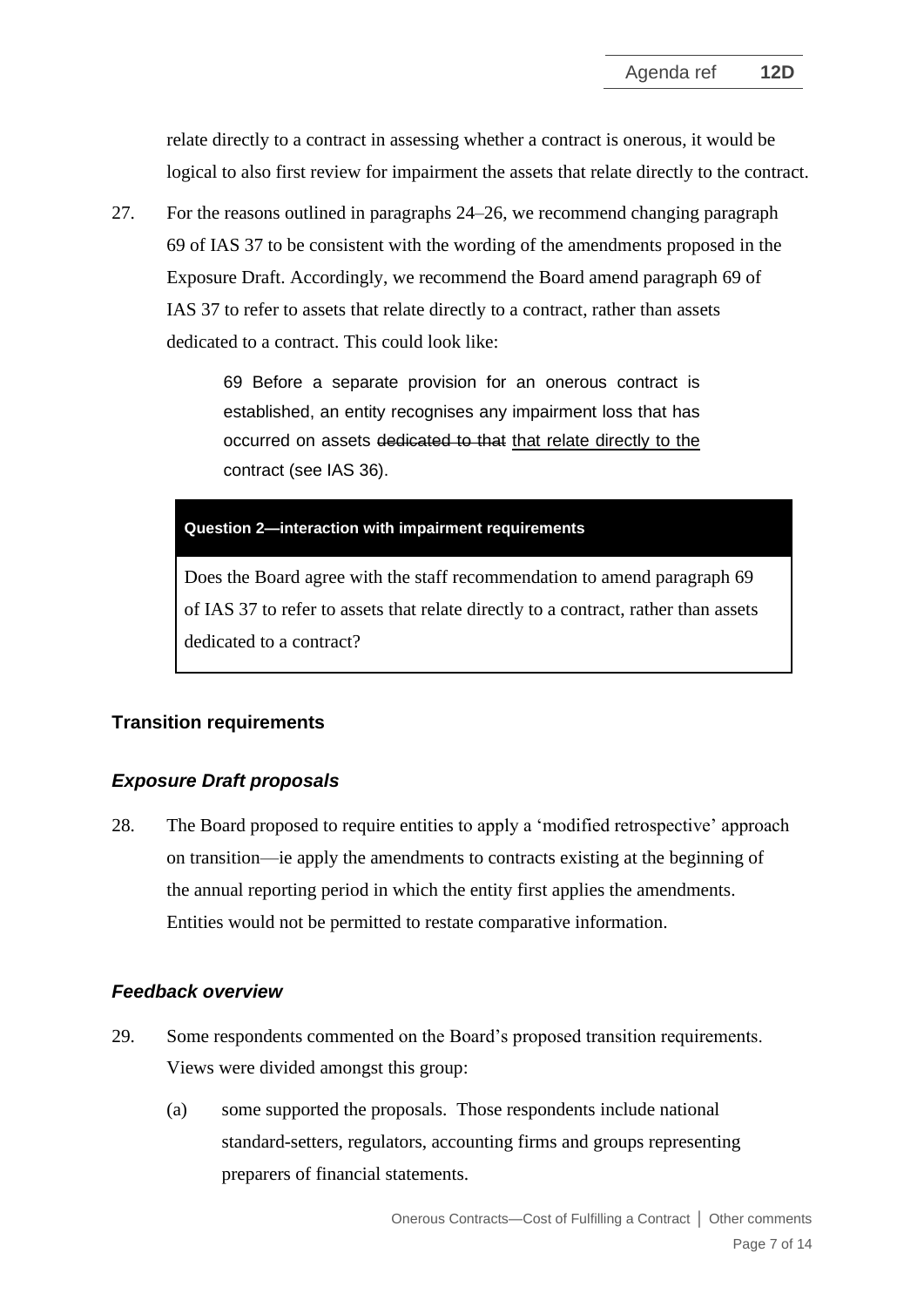- (b) some—mainly national standard setters—said entities should be permitted to apply the requirements retrospectively applying IAS 8 *Accounting Policies, Changes in Accounting Estimates and Errors*. Two respondents gave specific reasons:
	- (i) One national standard-setter said it had conducted outreach with some users of financial statements. Those users had said comparability between financial statement periods could be more useful than comparability between entities.
	- (ii) one accountancy body noted that the Board had not prohibited retrospective application in IFRS 15 and IFRS 16. The accountancy body expressed concerns that the lack of option could provide a precedent for future amendments.
- 30. A national standard-setter suggested an entity making a change as a result of the proposals would be making a change in an accounting estimate rather than a change in an accounting policy.
- 31. An accounting firm asked whether 'contracts existing' has the same meaning as the term 'completed contracts' used in the transition requirements of IFRS 15.
- <span id="page-7-0"></span>32. Another national standard-setter suggested the Board provide transition relief for first-time adopters. They said if a first-time adopter elects to apply the transition requirements in IFRS 1 *First-time Adoption of International Financial Reporting Standards* in relation to variable consideration applying IFRS 15, the basis used to recognise revenue and the basis used to assess whether the contract is onerous could be different.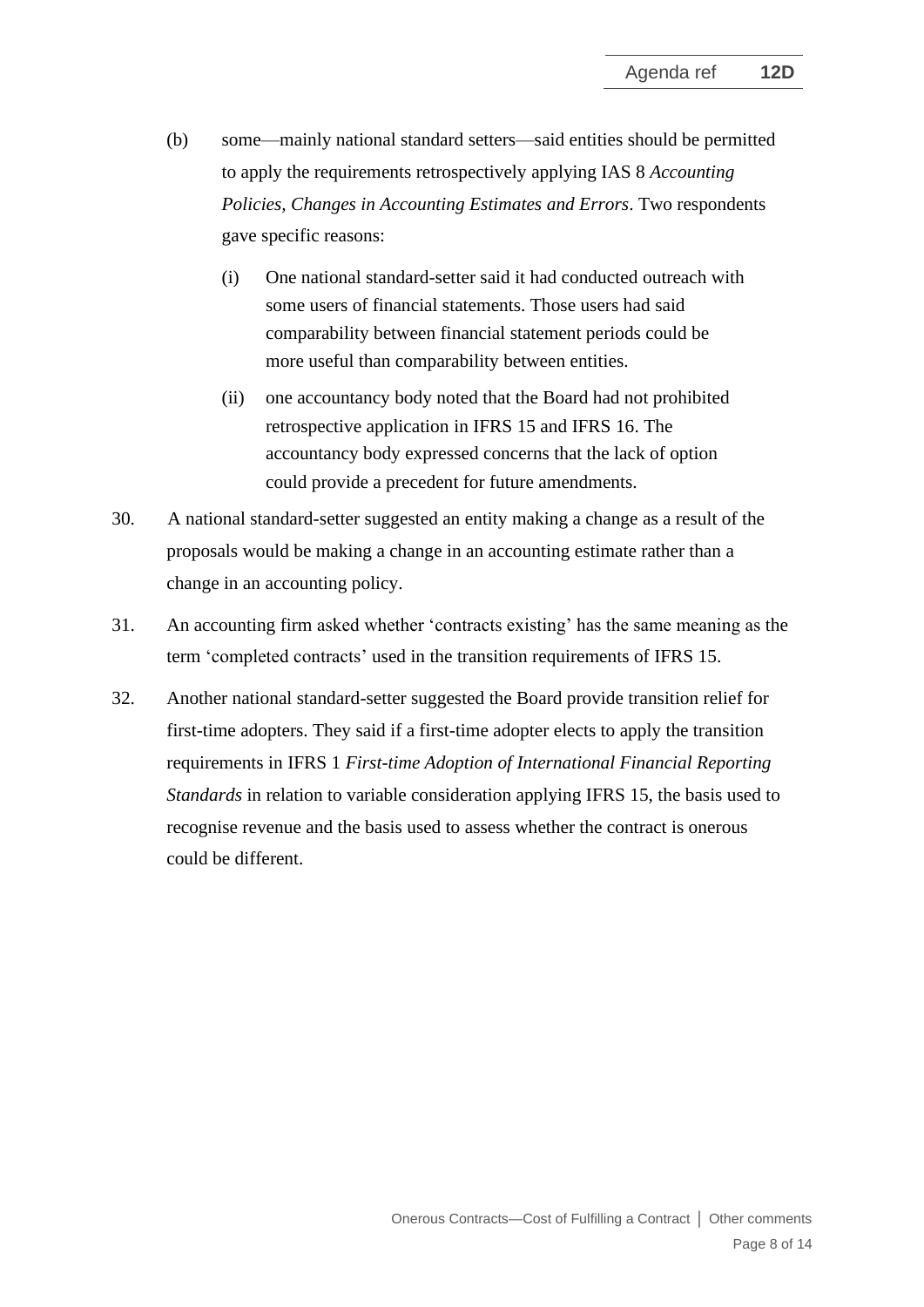## *Staff Analysis*

#### *Permitting entities to apply IAS 8*

- 33. Paragraphs BC33–BC36 of the Exposure Draft explain why the Board decided not to require or permit retrospective application of the proposed amendments applying IAS 8. The Board noted:
	- (a) it may be difficult for an entity to apply the proposed amendments without using hindsight. In situations where it is possible, such information may be costly to obtain.
	- (b) retrospective application of the requirements may not provide useful information to users of financial statements, because it does not provide trend information. This is because a contract typically becomes onerous only once in its life.
	- (c) providing an option for entities to apply the amendments retrospectively would introduce disproportionate complexity to the transition requirements and result in a possible loss of comparability across entities.
- 34. One respondent suggested that a benefit of permitting retrospective application applying IAS 8 (and, specifically, of restating comparative amounts) could be that it would improve comparability between periods. However, as noted above a contract typically becomes onerous only once in its life. Accordingly, permitting retrospective application of the amendments applying IAS 8 would result in a user obtaining information about contracts that existed in the comparative reporting period but do not exist at the beginning of the reporting period in which the entity first applies the amendments (ie contracts for which the entity fulfilled all its obligations in the comparative reporting period). Given that the entity has fulfilled all its obligations under those contracts, any information provided by restating comparative amounts would not be expected to provide useful trend information.
- 35. Since the publication of this Exposure Draft, the Board has published six other exposure drafts. The Board proposed different transition requirements in each one—ie some permit, some require and some forbid retrospective application of the respective proposals applying IAS 8. Accordingly, the proposed transition requirements in this Exposure Draft have not created a precedent for future amendments.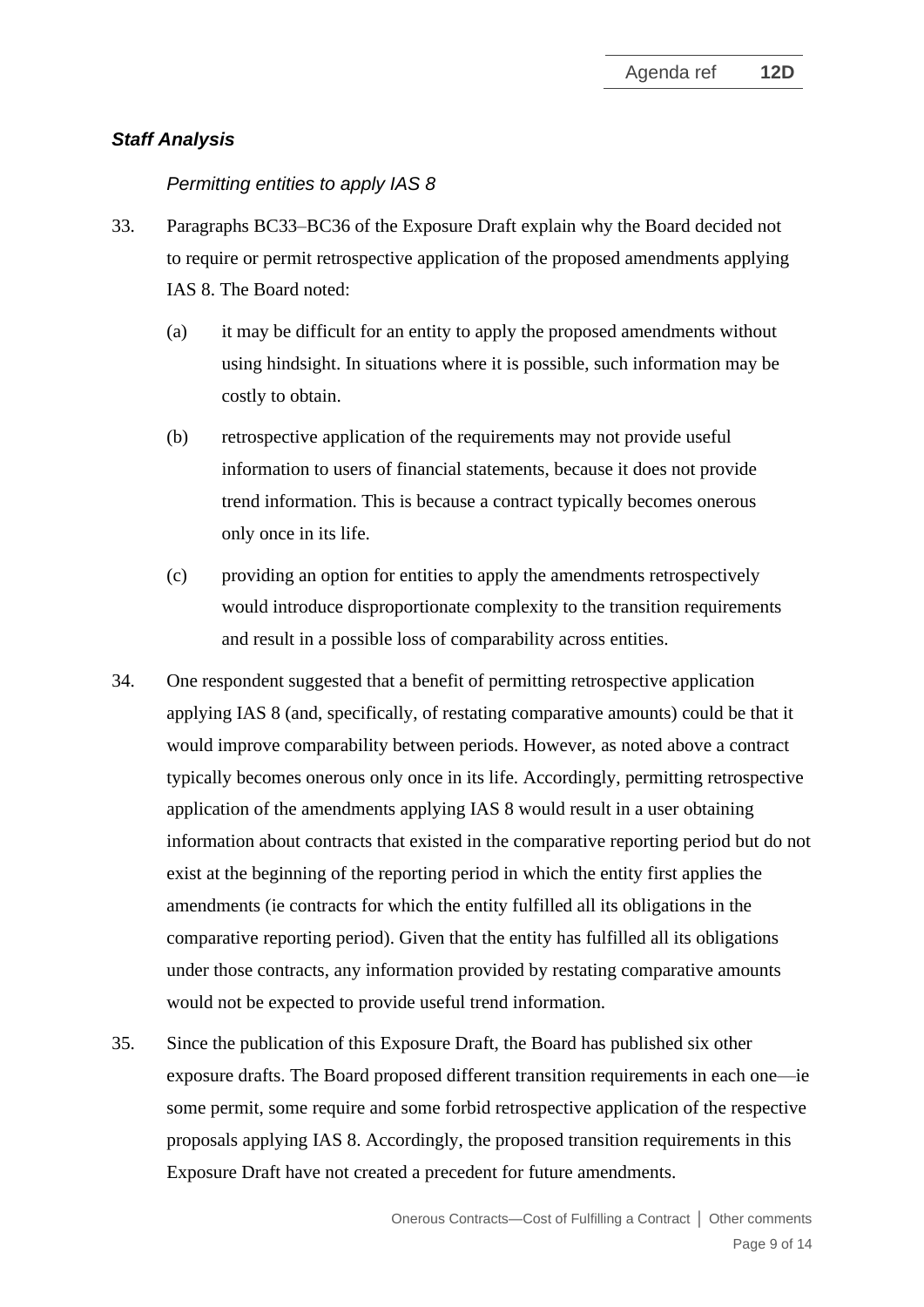36. Finally, we note that only a few respondents disagreed with the Board's proposal to prohibit retrospective application applying IAS 8, and those respondents were matched by an equal number of respondents who explicitly agreed with the Board's proposed transition requirements.

## *Meaning of the term 'contracts existing'*

- 37. Paragraph C2(b) of IFRS 15 defines a 'completed' contract as a contract for which the entity has transferred all the goods or services identified in accordance with previous revenue recognition Standards. Some of the requirements of IFRS 15 need not be applied to completed contracts.
- 38. The Exposure Draft used the term 'contracts existing' to mean a contract under which an entity has one or more remaining obligations. If an entity has no further obligations, it is unlikely to incur any further costs and therefore that contract cannot be onerous.
- 39. The Board could clarify within the transition requirements that an entity applies the proposed requirements to contracts for which the entity has not yet fulfilled all its obligations under the contract at the beginning of the annual reporting period in which the entity first applies the amendments.

## *Change in accounting estimate or accounting policy*

40. The Board is specifying transition requirements for the amendments and does not permit the application of IAS 8. Accordingly, an entity would not need to judge whether any change resulting from application of the amendments is a change in accounting estimate or a change in accounting policy—the entity would apply the transition requirements specified by the Board.

## *First-time adopters*

- 41. The Exposure Draft proposed amendments to clarify the costs of fulfilling a contract; it did not propose to clarify the meaning of 'economic benefits' in the definition of an onerous contract.
- 42. The transition requirements referred to by the national standard-setter in paragraph [32](#page-7-0) of this paper relate to how an entity determines revenue. Accordingly, those requirements may relate to how an entity determines the economic benefits it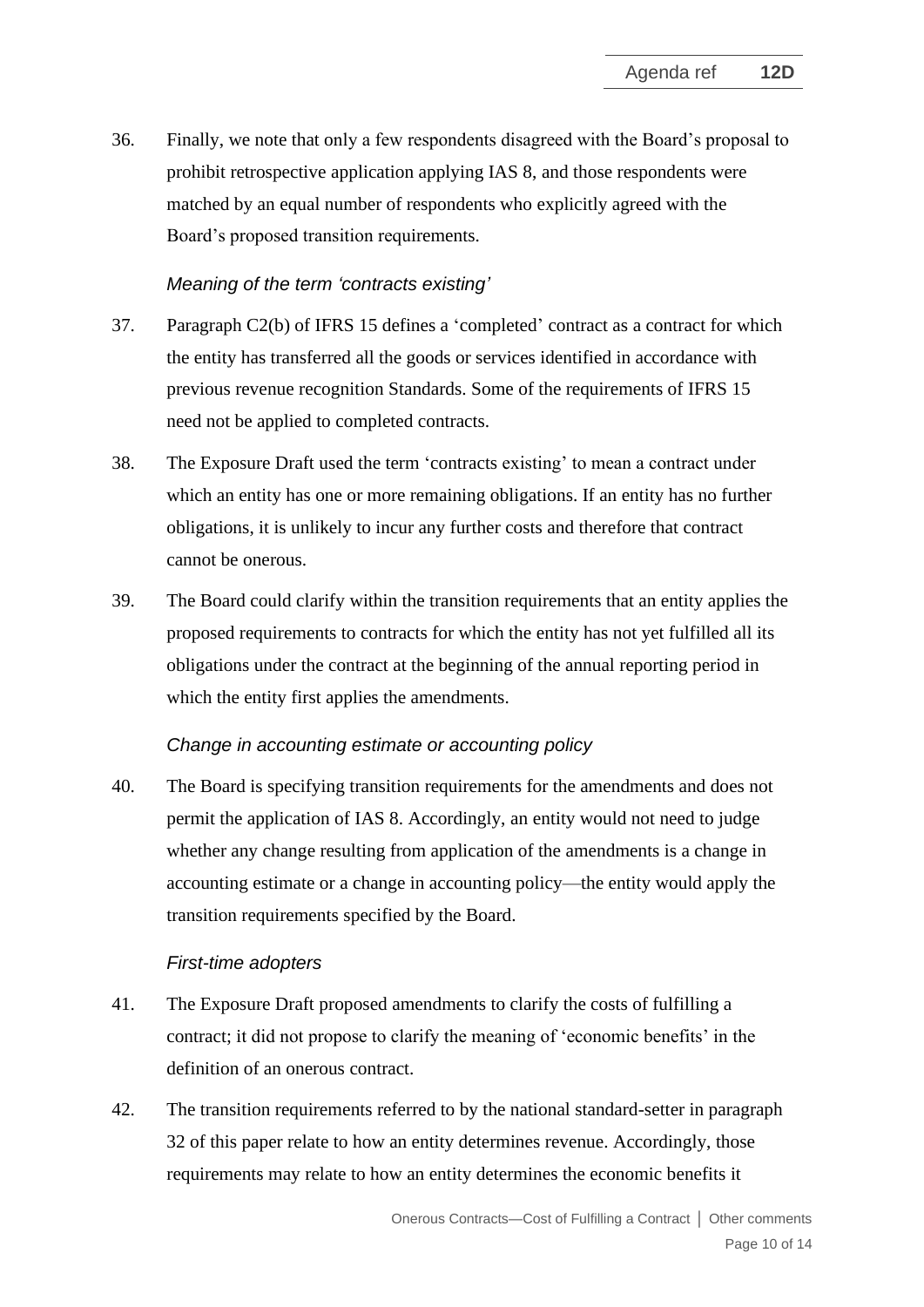expects to receive under a contract, however they do not relate to the Board's proposals to clarify the costs of fulfilling a contract. For this reason, the suggestion by the national standard-setter is beyond the scope of the Board's proposals in this project.

43. We also note that including transition requirements for first-time adopters in relation to economic benefits may imply a particular reading of economic benefits, which is not the Board's intent in this project.

# *Staff conclusion and recommendation*

- <span id="page-10-0"></span>44. We recommend that the Board:
	- (a) does not permit the application of the proposed amendments retrospectively applying IAS 8;
	- (b) clarify within the transition requirements that an entity applies the proposed requirements to contracts for which the entity has not yet fulfilled all its obligations under the contract at the beginning of the annual reporting period in which the entity first applies the amendments; and
	- (c) does not provide any exception or exemption for first-time adopters.

#### **Question 3—transition requirements**

Does the Board agree with the staff recommendations set out in paragraph [44](#page-10-0) of this paper?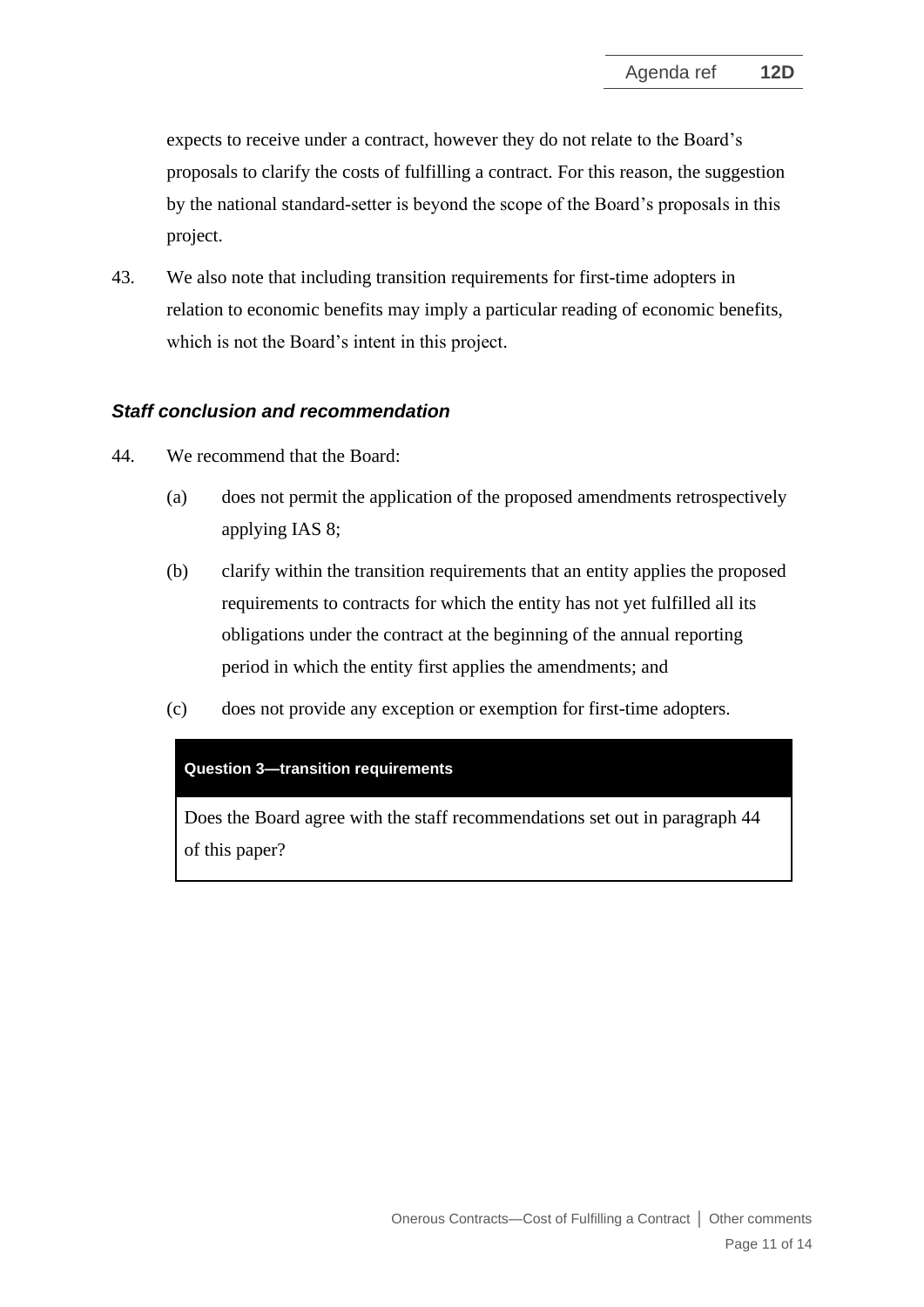# **Appendix A—Staff analysis of other comments**

A1. The following table provides a staff analysis of other comments:

| <b>Topic</b>   | <b>Feedback overview</b>                                            | <b>Staff analysis</b>                                           |
|----------------|---------------------------------------------------------------------|-----------------------------------------------------------------|
| 1. Unavoidable | Paragraph 68 of IAS 37 defines the unavoidable costs under a        | In our view, the Board should not make any of the               |
| costs          | contract as 'the least net cost of exiting from the contract, which | amendments suggested in relation to 'unavoidable costs'.        |
|                | is the lower of the cost of fulfilling it and any compensation or   | As noted in paragraphs 25–26 of <u>Agenda Paper 12</u> to the   |
|                | penalties arising from failure to fulfil it'.                       | Board's September 2019 meeting, we think the meaning of         |
|                | Some respondents provided the following suggestions                 | this phrase is consistent with the proposals in the Exposure    |
|                | regarding 'unavoidable costs':                                      | Draft. That is, in the context of applying the IAS 37 onerous   |
|                | delete 'unavoidable' because, considered together with<br>a)        | contract requirements, the Board has interpreted                |
|                | paragraph 19 of IAS 37 (which requires the recognition              | 'unavoidable costs' as those that an entity <i>cannot</i> avoid |
|                | of only obligations arising from past events existing               | because it has the contract.                                    |
|                | independently of an entity's future actions), it indicates          |                                                                 |
|                | that the incremental cost approach is more appropriate.             |                                                                 |
|                | clarify whether the cost of fulfilling a contract need to<br>b)     |                                                                 |
|                | be both unavoidable and direct, or whether 'unavoidable             |                                                                 |
|                | costs' refers to the lower of the two amounts.                      |                                                                 |
|                | c) redefine 'unavoidable' so that an entity would                   |                                                                 |
|                | determine whether the cost of fulfilling a contract or the          |                                                                 |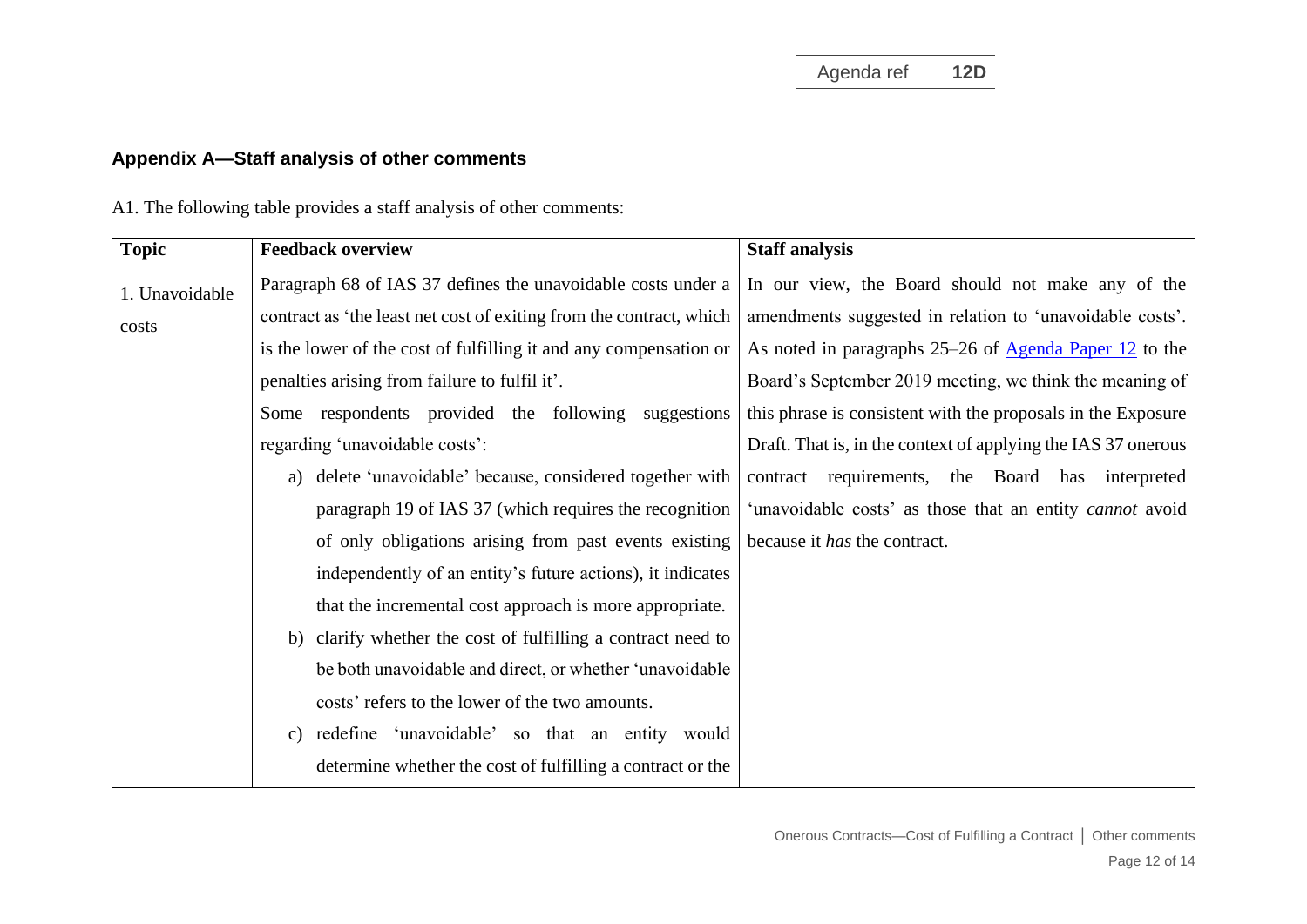|                 | penalties from failure to fulfil it best reflect the manner      |                                                                |
|-----------------|------------------------------------------------------------------|----------------------------------------------------------------|
|                 | in which the entity is expected to satisfy its obligation.       |                                                                |
|                 | emphasise the cost of failure to fulfil a contract, rather<br>d) |                                                                |
|                 | than only any compensation and penalties arising from            |                                                                |
|                 | failure to do so.                                                |                                                                |
| 2. Timing of    | Individual respondents suggested:                                | We think the existing requirements in IAS 37 are sufficient    |
| assessment or   | a) clarifying whether a contract can be onerous from             | to address when an onerous contract exists and when the        |
| recognition     | inception or only when subsequent events occur.                  | entity recognises that onerous contract.                       |
|                 | requiring an assessment of whether a contract is onerous<br>b)   |                                                                |
|                 | only when factors indicate that this might be the case.          | Accordingly, we recommend not adding any new                   |
|                 | specifying when an entity recognises an onerous<br>$\mathbf{c})$ | requirements to IAS 37 as part of this project to address      |
|                 | contract.                                                        | these matters.                                                 |
| 3. Requests for | A few respondents suggested that the Board:                      | As part of its Provisions research project, the Board is       |
| other           | a) conduct a comprehensive review of IAS 37 to clarify the       | considering the measurement requirements in IAS 37, and        |
| clarifications  | principles for discounting in the measurement of                 | in particular considering the effect of an entity's own credit |
|                 | provisions.                                                      | risk on the discount rate applied in measuring provisions.     |
|                 | b) provide examples of the information an entity might           |                                                                |
|                 | disclose about onerous contracts to meet the                     | Paragraph BC30 of the Exposure Draft notes that the Board      |
|                 | requirements in paragraph 85(b) of IAS 37<br>and                 | is not proposing any new disclosure requirements as part of    |
|                 |                                                                  | this project. Providing an example of what information an      |